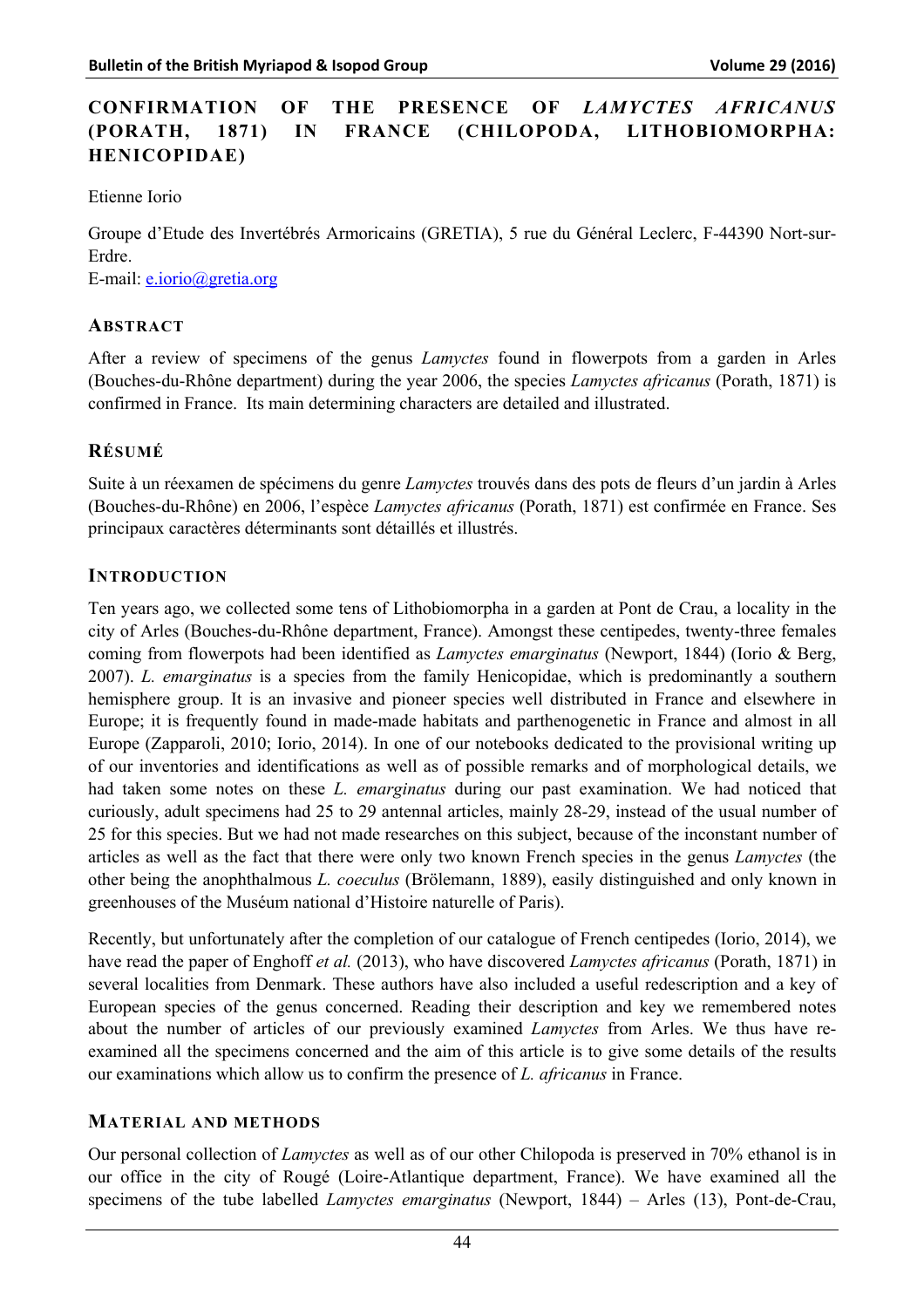jardin d'une maison, dans une pelouse et des pots de fleurs, environ 10 m d'altitude, 23.X.2006, réc./dét. E. Iorio, with a trinocular lens (7.5x to 50x), secondarily with a microscope (40x to 400x). The paper of Enghoff *et al.* (2013) has been used as the main basis for identification, but some other works have been consulted; e.g. Porath (1871), Attems (1928) and Iorio (2010). Measurements have been taken with 0.1 and 0.01 mm graduated scales. Magnified pictures have been made with a digital camera on the trinocular lens and stacking of several photographs with the *Combine ZP* software.

# **RESULTS OF OUR REVISION**

We have found that all adult females from Arles  $(= ten)$  unambiguously correspond to the henicopid *Lamyctes africanus* as described by Enghoff *et al.* (2013) and also by Porath (1871) and Attems (1928); the thirteen other specimens, younger, being assigned to the same species using their criteria (even if some antennae are not fully developed). We note the writing of the author of *L. africanus*, originally described as *Henicops Africana* Porath, 1871 is correct with an "h" at the end, as is written on the original paper (Porath, 1871).

The main diagnostic criteria of the ten adult females of our material are detailed below:

**Habitus:** the colour of adult specimens is mainly bright orange with yellow to orange antennae and legs, with the bases of antennae darker up to their median and distal parts. They have black markings not only around the pale eyes but in several cases: the dark colour is present on the major part of the cephalic shield (Fig. 1). The colour of our specimens could have been degraded by ten years in 70% ethanol.

**Body-length:** the body-length reach 8 to 8.9 mm without antennae and legs. Our smaller specimens, which reach from less than 6 mm up to 7.1 mm, seem clearly to be immature; their gonopods seem to be not fully developed. This is particularly obvious on females of less than 7 mm, which have only 1+1 spurs on the basal article, or  $2+2$  with the internal clearly smaller; but it is much less obvious on both individuals of 7 and 7.1 mm. The antennae of immatures have up to 25-26 articles. Enghoff *et al.* (2013) have said that the body-size of females with fully developed gonopods is from 7 to 10 mm, but they have examined more specimens from various localities; thus their range is more complete than ours.

**Antennae:** on the ten pairs of antennae, i.e. twenty antennae in detail, we have counted eleven times 28 articles, four times 29 articles (Fig. 1), twice 27 articles, once 26 articles and once 25. One other antenna was incomplete.

**Ocelli:** all females have one very large pale ocellus on each side of the head (Fig. 1).

**Forcipular teeth:** all females have  $2 + 2$  teeth on the distal edge of the coxosternum (Fig. 5). There is a small lateral shoulder on each side of the lateral teeth, but no third teeth unlike in *L. emarginatus* (Fig. 6).

Legs of the 12<sup>th</sup> leg-bearing segment: the triangular distal spinose projection is visible on the 12th tibiae of all adult females (Fig. 2 - arrowed), but it is more developed in some cases than in others.

Legs of the 15<sup>th</sup> leg-bearing segment: length of each of the three distal articles of the 15th legs in comparison with their own diameter. 15th tibiae:  $0.78-0.82$  mm/0.16 mm =  $4.9x-5.1x$ ; 15th tarsus 1: 0.72-0.75 mm/0.09 mm =  $8x-8.3x$ ; 15th tarsus 2: 0.53-0.56 mm/0.06 mm =  $8.8x-9.3x$ . A 15th leg of a *L. africanus* from Arles is illustrated (Fig. 3) with also a 15th leg from a French *L. emarginatus* (Fig. 4).

**Accessory apical claws of 15th legs:** the accessory claws reach approximately almost the middle of the main claw.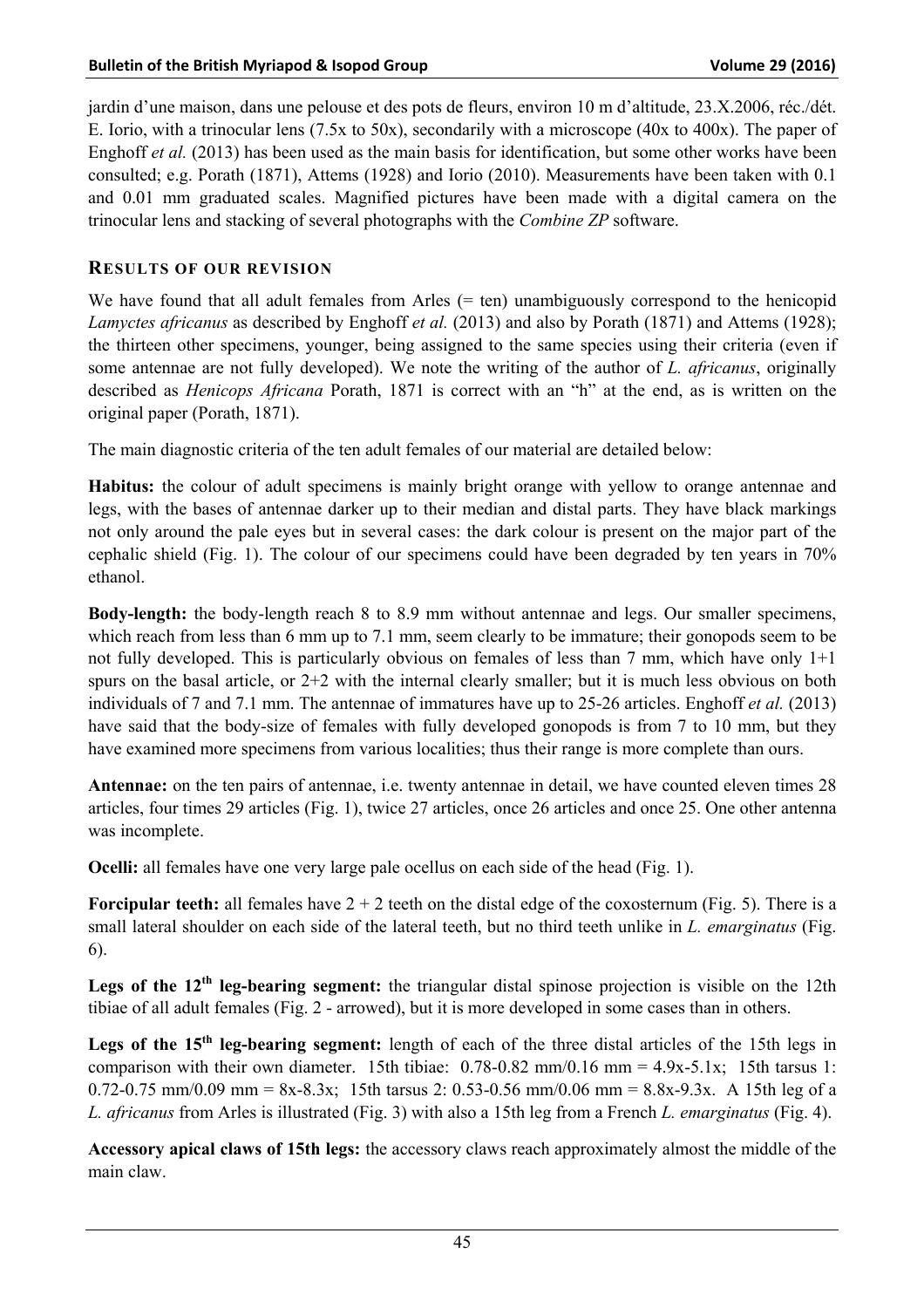

FIGURES 1-6: Lamyctes africanus and L. emarginatus

1) Head and left antenna of L. africanus; 2) 12th leg of L. africanus; 3) 15th right leg of L. africanus; 4) 15th left leg of *L. emarginatus*; 5) Forcipular teeth of *L. africanus*; 6) Forcipular teeth of L. emarginatus. Pictures taken by E. Iorio of L. africanus from Arles and of L. emarginatus from Le Louroux (Indre-et-Loire department, France)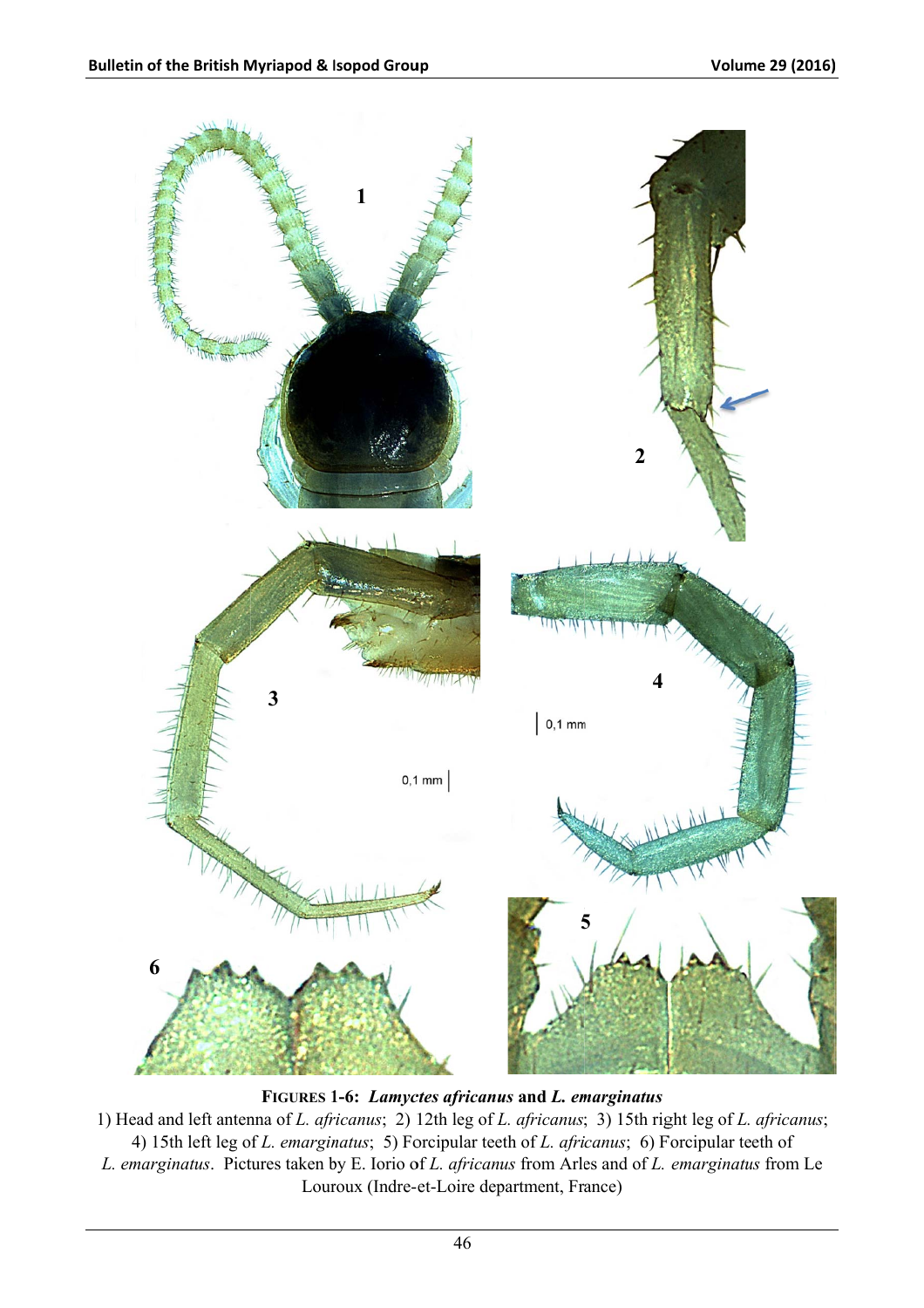# **PRESENT KNOWN DISTRIBUTION**

According to Enghoff *et al.* (2013), *Lamyctes africanus* was known in the past to be present in the following area outside Europe: South Africa, South-West Australia, Île Saint-Paul, Hawaii. Other records are quoted from outside Europe in the literature and some of these records are quite possibly correct according to Enghoff *et al.* (2013), but these authors consider that these records must be regarded as uncertain without revision.

In Europe, *L. africanus* has in the past been found in the following countries: Great Britain, in Edinburgh (greenhouses) (Barber, 1992), Denmark, various localities, always from more or less disused railway areas (Enghoff *et al.*, 2013), Olomouc in Czech Republic (Dányi & Tuf 2016), several localities in Germany (near rivers but also in other habitats as per example a meadow in a military field) (Decker *et al.*, in press) and Arles in France (garden, in flowerpots) (present study). In all these localities, *L. africanus* is considered as clearly introduced, probably brought with plants by trains or by vehicles.

In Arles, it is very probably well established at least in the studied garden because of the fairly numerous specimens of various stadia which we have found. It is thus the 150th addition to the French centipede checklist (146 species and 4 subspecies), after *Lithobius (Lithobius) brusteli* Iorio, 2015 and *L. (L.) derouetae* Demange, 1958 (Iorio, 2014, 2015, 2016).

#### **POSSIBLE OCCURRENCES IN FRANCE AND ELSEWHERE IN EUROPE**

Enghoff *et al.* (2013) have also quoted a French case of a specimen identified as *Lamyctes emarginatus*  which belongs probably to *L. africanus*. The specimen came from Annemasse (Haute-Savoie department) and has been found by Guillaume Jacquemin (http://www.galerie-insecte.org/galerie/ref-66072.htm) but this data has not been confirmed because it is only based on some pictures. We have asked Guillaume if he has kept the specimen, but unfortunately he did not. In fact, several other records quoted as *L. emarginatus* in the past by various European authors belong potentially to *L. africanus*, as errors underlined by Enghoff *et al.* (2013) and Decker *et al.* (in press) for themselves (Decker *et al.*, 2009; Enghoff *et al.*, 2011), as well as us for the case of our previous identification revised in this study. Thus, we think that it would be useful to revise various materials previously identified as *L. emarginatus*  from Europe, particularly those coming from habitats similar to those quoted above, as well as to search for *L. africanus* in various European countries to find possible new locations.

#### **ACKNOWLEDGEMENTS**

We are very grateful to Karin Voigtländer for the sending of her paper on *Lamyctes africanus* in press.

# **BIBLIOGRAPHY**

- Attems C. (1928) The Myriopoda of South Africa. *Annals of the South African Museum*, **26**: 1-431, pl. I-XXVI.
- Barber A. D. (1992) Distribution and habitat in British centipedes (Chilopoda). *Berichte des naturwissenschaftlich-medizinischen Vereins in Innsbruck*, Supplement **10**: 339-352.
- Dányi L. & Tuf I. H. (2016) Out of Africa: The first introduced African geophilomorph centipede record from a European greenhouse (Chilopoda: Geophilidae). *Zootaxa*, **4067** (5): 585–588.
- Decker P., Schmidt C. & Hannig H. (2009) Die Hundertfüßer und Tausendfüßer (Myriapoda, Chilopoda, Diplopoda) des Truppenübungsplatzes Haltern-Borkenberge (Kreise Coesfeld und Recklinghausen). *In*: Hannig K, Olthoff M; Wittjen K & Zimmermann T (eds.) Die Tiere, Pflanzen und Pilze des Truppenübungsplatzes Borkenberge. *Abhandlungen aus dem Westfälischen Museum für Naturkunde*, **72** (2): 469-478.